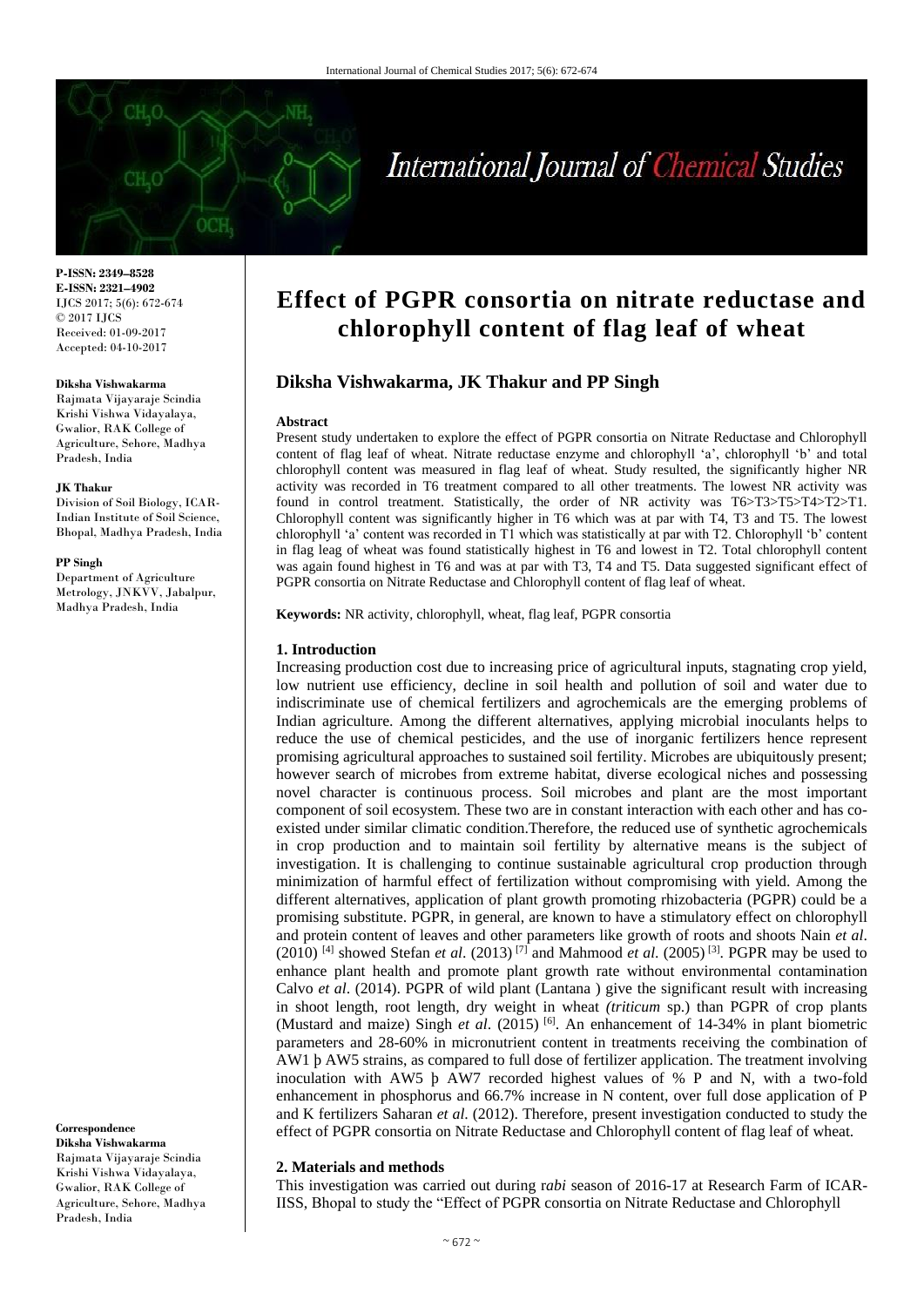content of flag leaf of wheat." The material used and methods adopted during the course of experimentation in the field and laboratory are described under following heads.

### **2.1 Experimental details**

The treatment consisted of:

- T1: Control
- T2: Consortium of PGPR
- T3: Recommended Dose of Fertilizers on Wheat
- $T_4$ : Consortium of PGPR + 50% N+ full PK
- $T_5$ : Consortium of PGPR + 75% N + full PK
- T6: Consortium of PGPR + RDF

Graded basal dose of N and full dose of P and K fertilizer calculated for 12 kg soil based on recommended dose of fertilizers for the variety (100:60:40), was added to respective treatment pots, except T1 and T2. Pots were irrigated to 60 percent of moisture holding capacity and left for 1 day. Five seeds coated with PGPR isolates were sown in each pot. Control and RDF treatment pot were sown with uninoculated surface sterilized seeds. Per treatment 5 replications were maintained and the pots were kept in net house. For destructive plant sampling and measurement of agronomic parameters, a separate set of same treatment structure was also maintained. Second split dose of N was added at CRI stage and third at flowering stage. Root length; shoot length; root fresh weight and shoot fresh weight was measured by uprooting five plants by random selection from each treatment at eighty day after sowing from the pots meant for destructive sampling. The remaining plants were used for estimation of chlorophyll content and Nitrate reductase activity of flag leaf.

#### **2.2 Chlorophyll estimation from flag leaf of wheat**

Estimation of chlorophyll from wheat leaf was done by method of Hiscox and Israelstam  $(1979)$ <sup>[2]</sup>. Fifty milligrams of freshly cut flag leaf was placed in a test tube and 10ml of DMSO was added to it. The tubes were kept at 65°C for 4 hours in a water bath. The extracted pigment was decanted in fresh tube and absorbance of the sample was read at 663nm and 645nm using spectrophotometer and expressed in terms of mg chlorophyll/g fresh weight of leaf.

Concentration of chlorophyll a, b and total chlorophyll was calculated using formula

(http://sydney.edu.au/science/biology/warren/docs/spec\_chlor ophyll.pdf)

Chlorophyll a  $(mg/ml) = 12.7 \times A_{663} - 2.69 A_{645}$ Chlorophyll b (mg/ml) =  $22.9 \times A_{645} - 4.68A_{663}$ Total chlorophyll  $(mg/ml) = 20.2A_{645} + 8.02A_{663}$ 

# **2.3 Nitrate reductase activity measurement in wheat leaf**

Nitrate reductase activity in flag leaf of wheat was estimated spectrophotometrically by method of Cazetta et al., (2004)<sup>[1]</sup>. Briefly, 200 mg of freshly cut flag leaf was placed in a test tube placed on an ice bucket. Three ml of ice cold phosphate buffer (pH 7.5), 3ml of ice cold  $KNO<sub>3</sub>$  solution (0.2M) and 0.2ml of n-propanol was added to it. The tubes were removed from ice bucket and incubated in dark at 30°C for 1 hour. After one hour the reaction was terminated by placing the tubes in boiling water bath for 5 minutes. The tubes were cooled to room temperature and one ml aliquot from this tube was placed in fresh test tube. One ml sulphanilamide 1% and 1ml NEDD solution (0.025%) was added to it and mixed well. The tubes were left for 20 minutes at room temperature. The intensity of pink colour was read at 540nm using a spectrophotometer. Calculation of Nitrite formed was done by preparing standard curve with different concentration of sodium nitrite. The NR activity was expressed in terms of µmoles of  $NO<sub>2</sub>$  /g fresh weight of leaf/h.

#### **2.4 Statistical analysis**

Statistical analyses were carried out through one-way analysis of variance (ANOVA) and the mean of treatments were compared according to Fisher as well as Duncan multiple comparison test. Least significant difference (LSD) was calculated at p<0.05 using statistical add on tool package of MS excel (Excelstat).

#### **3. Results and Discussions**

#### **3.1 Effect of microbial consortia on Nitrate reductase (NR) and chlorophyll content of flag leaf of wheat**

Nitrate reductase enzyme and chlorophyll a, chlorophyll b and total chlorophyll content was measured in flag leaf of wheat. The significantly higher NR activity was recorded in T6 treatment compared to all other treatments. The lowest Nitrate reductase activity was found in control treatment. Statistically, the order of NR activity was T6>T3>T5>T4>T2>T1 (Table1). Chlorophyll content was significantly higher in T6 which was at par with T4, T3 and T5. No significant difference was observed between T4, T3 T5 and T2 in terms of chlorophyll a content. The lowest chlorophyll a content was recorded in T1 which was statistically at par with T2. Chlorophyll b content in flag leaf of wheat was found statistically highest in T6 and lowest in T2. Treatment T1, T5 and T4 were at par to each other and T2 &T3 was statistically at par with each other. Total chlorophyll content was again found highest in T6 and was at par with T3, T4 and T5. Treatment T3, T4, T5, T2 and T1 was statistically at par with each other but T1 and T2 was significantly lower than T6 (Table 2). Moreover, the difference in chlorophyll b and total chlorophyll content in flag leaf of wheat was more subtle between the treatments.

**Table 1:** Nitrate reductase (NR) activity in flag leaf of wheat as influenced by different levels of N fertilizers and PGPR inoculants.

| <b>Treatment</b> | NR activity (µmole $NO2$ /g Fresh wt. of leaf/h) |  |  |  |
|------------------|--------------------------------------------------|--|--|--|
| T1               | 34.17f                                           |  |  |  |
| T2               | 56.24e                                           |  |  |  |
| T3               | 100.89b                                          |  |  |  |
| T4               | 73.02d                                           |  |  |  |
| T <sub>5</sub>   | 81.26c                                           |  |  |  |
| T6               | 111.56a                                          |  |  |  |
| LSD(0.05)        | 5.55                                             |  |  |  |

| <b>Table 2:</b> Chlorophyll content in flag leaf of wheat |
|-----------------------------------------------------------|
| $(mg/g$ fresh wt. of leaf)                                |

|                | Treatments   Chlorophyll a   Chlorophyll b |         | <b>Total Chlorophyll</b> |
|----------------|--------------------------------------------|---------|--------------------------|
| T1             | 1.70c                                      | 0.63ab  | 2.33 <sub>b</sub>        |
| T2             | 2.05 <sub>bc</sub>                         | 0.36c   | 2.41 <sub>b</sub>        |
| T <sub>3</sub> | 2.41ab                                     | 0.43bc  | 2.84ab                   |
| T <sub>4</sub> | 2.30ab                                     | 0.51abc | 2.81ab                   |
| T <sub>5</sub> | 2.22ab                                     | 0.56abc | 2.78ab                   |
| T <sub>6</sub> | 2.61a                                      | 0.69a   | 3.30a                    |
| LSD(0.05)      | 0.39                                       | 0.26    | 0.59                     |

Reduction in yield at reduced N dose compared to RDF might be due to insufficient availability of major plant nutrient N which might have interfered with availability of other nutrients as well. This result can be supported by reduction in NR activity (Fig. 1) and total chlorophyll content (Fig.2) at reduced dose of nitrogen. Nitrate reductase (NR) and glutamine synthetase (GS) are the key enzymes of N